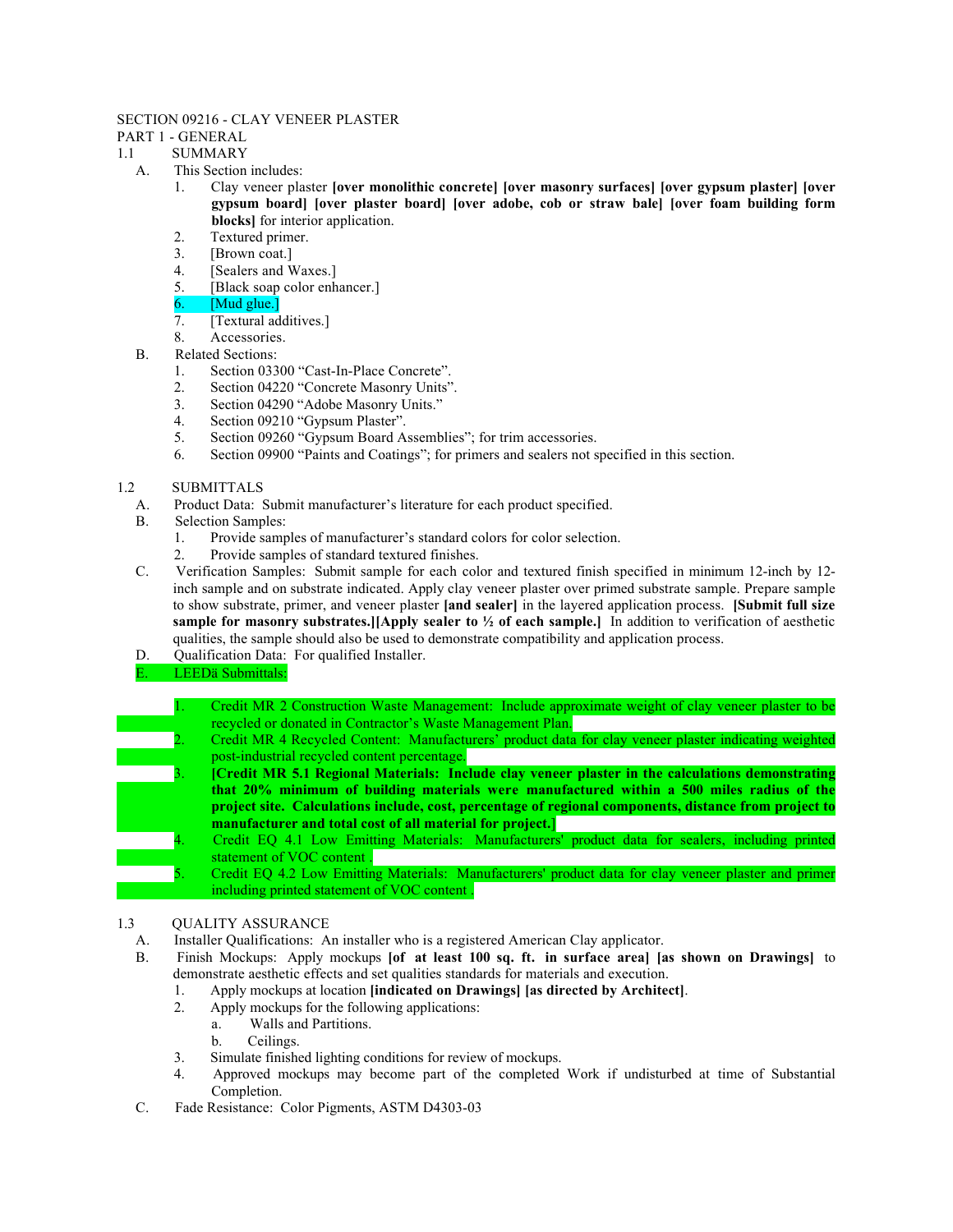- D. Flame Spread: ASTM E-84.
- E. Mold Resistance:
- **F.** Permability:<br>G. **[Fungus Resi**
- G. [Fungus Resistance for Dos Manos Professional System: 100%]
- 1.4 DELIVERY, STORAGE, AND HANDLING
	- A. Store materials in clearly marked containers in location not subject to direct moisture.
		- 1. Clay veneer plaster mixed with Mud Glue: Store in cool location in container with loose lid (not airtight) for not more than 5 days. After 5 days, dry mixture thoroughly on plastic sheet.
	- B. Cover mixed plaster during breaks to retain moisture.
	- C. Waste Management and Disposal: Surplus clay veneer plaster and clean clay veneer plaster may be used as touch-up materials and extra material for Owner. Clearly mark container as "waste recycled – clay veneer plaster". Wet clay veneer plaster should be dried thoroughly on plastic sheet and stored in clearly marked container.

#### 1.5 PROJECT CONDITIONS

- A. Room Temperature:
	- 1. Maintain temperatures at not less than 50 degrees Fahrenheit or greater than 90 degrees Fahrenheit for at least 3 days before application of clay veneer plaster system[s], continuously during application, and for 3 days after completing application.
	- 2. Bring materials into room 24 hours before mixing to acclimate them to ambient temperature.
- B. Ventilation:
	- 1. Distribute heat evenly; prevent concentrated or uneven heat on plaster.
	- 2. Maintain relative humidity levels for prevailing ambient temperature that produces normal drying conditions. Humidity levels should be not more than 50% relative humidity. Use mechanical means to reduce humidity levels if necessary.
	- 3. Ventilate building spaces in a manner that prevents drafts of air from contacting surfaces during plaster application.
	- 4. Upon completion of plaster application, natural or mechanical ventilation may be utilized if specified temperature and humidity levels are maintained.
- 1.6 EXTRA MATERIALS
	- A. Provide Owner with [insert project requirement here] percent of clay veneer plaster applied in each color and texture specified.

# PART 2 - PRODUCTS

- 2.1 CLAY VENEER PLASTER
	- A. Clay Veneer Plaster: Proprietary dry blend of clay, fine aggregates, and pigments with mold growth inhibiting natural additives.
		- 1. Manufacturer: American Clay Enterprises; 2601 Karsten Court SE, Albuquerque, New Mexico 87102. (505) 243.5300 or (866-404-1634).
		- 2. Product:
			- a. First Coat: American Clay Earth Plaster Loma; smooth finish.
			- b. Second Coat:
				- 1) [American Clay Earth Plaster Loma; smooth finish.]<br>2) [American Clay Earth Plaster Porcelina; Venetian pl
					- [American Clay Earth Plaster Porcelina; Venetian plaster-like finish.]
				- 3) [American Clay Earth Plaster Marittimo; seashell aggregate, faceted finish.]
		- 3. Color additives in the following color[s]:
			- a. [Acacia.]
			- b. [Austin Blush.]
			- c. [Baton Rouge.]
			- d. [Blue Field.]
			- e. [Borrego Tan.]
			- f. [Chacolatte.]
			- g. [Chimayo.]
			- h. [Cimarron.]
			- i. [Colorado Red.]
			- j. [Dakota Red.]
			- k. [Guadalupe Dunes.]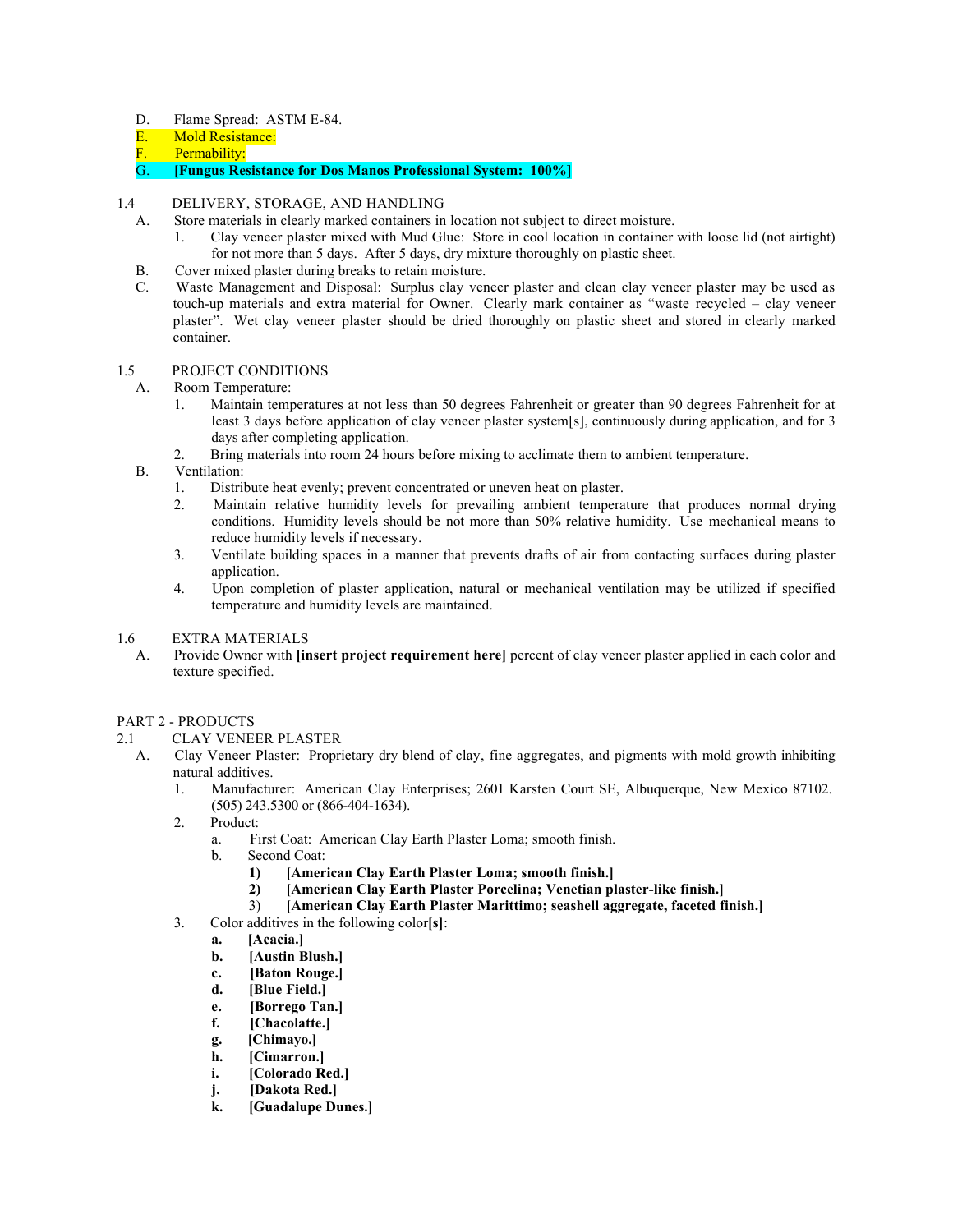- l. [Fairfield Green.]
- m. [Havasu.]
- n. [Jasper.]
- o. [Kentucky Moon.]
- p. [Lake Tahoe.]
- q. [Moab Red.]
- r. [Mojave.]
- s. [Nantucket Sand.]
- t. [Napa Olive.]
- u. [Osage.]
- v. [Powder River.]
- w. [Rio Grande Pecan.]
- x. [Sanibel Sunset.]
- y. [Santa Fe Tan.]
- z. [Savannah Moss.]
- aa. [Snake River.]
- bb. [Soccoro Clay.]
- cc. [Sugar Loaf White.]
- dd. [Sulfur Spring.]
- ee. [Taos.]
- ff. [Tucson Gold.]
- gg. [Verde Valley.]
- hh. [Wild Horse Smoke.]
- ii. [Amber Grain accent.]
- jj. [Bryce Canyon accent.]
- kk. [Chesapeake Bay accent.]
- ll. [Georgia Clay accent.]
- mm. [Maunaloa accent.]
- nn. [Painted Desert accent.]
- oo. [Palomino Valley accent.]
- pp. [Custom color to match Architect's sample.]
- 4. Properties:
	- a. Fire-resistant: Non-combustible.
	- b. Non-toxic, non-chemical materials.
	- c. Fade resistant.
	- d. Mold resistant.
	- e. Dust resistant.
	- f. Non-dusting.
	- g. Breathable.
	- h. Paintable and stainable.
- 5. Aggregate: Calcium carbonate, Mica
- 6. Color Pigment: Natural oxides and Mineral pigments.
- B. Recycled Content by Weight: 72% post-industrial.
- C. Water: Potable water.

# 2.2 PRIMER[S]

- A. Textured Primer: American Clay "Textured Primer" [or "Textured Primer Elite"]. VOC content: 1.44 grams per liter.
- B. Water-borne primer acceptable to clay veneer plaster manufacturer to be used where indicated in Systems below.

# 2.3 BROWN COAT(S)

- A. [Fibered cementitious brown coat.]
- B. [Lime-plaster brown coat.]
- C. [Site-based mud plaster brown coat.]
- D. [Gypsum plaster brown coat with American Clay "Textured Primer."]
- 2.4 SEALERS AND WAXES
	- A. General: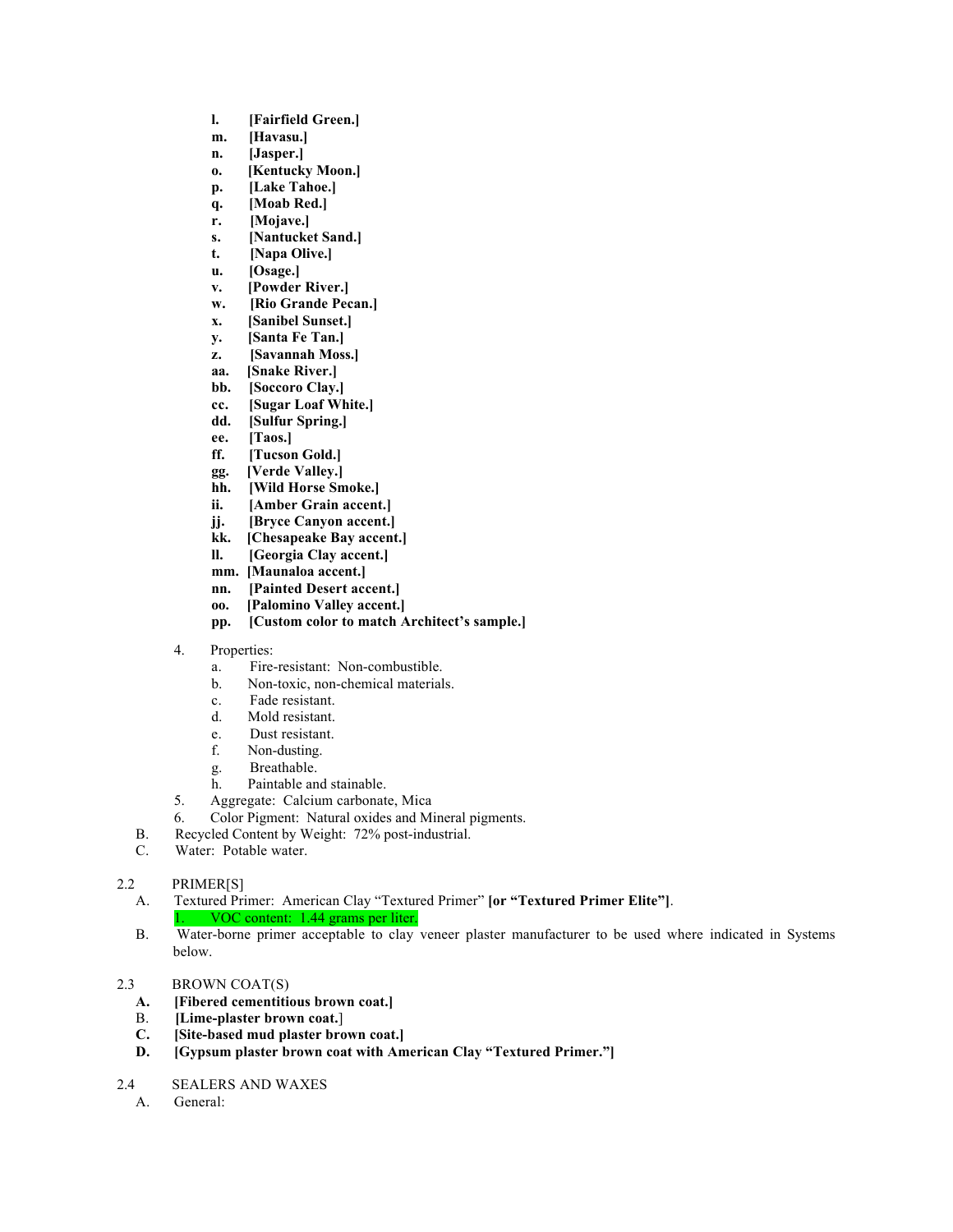VOC content must meet or exceed the VOC and chemical component limits of Green Seal requirements.

- 2. Sealer must be compatible with clay veneer plaster.
- B. [Acrylic Masonry Sealer:
	- 1. American Clay Earth Plaster Sealer / Gloss Sealer
	- 2. AFM Safecoat "Watershield" or "Mexi-seal".
	- 3. or equal product.]
- C. [Wax: Furniture or paste wax.
	- 1. Bioshield "Floor and Furniture Hardwax."
	- 2. or equal product.]
- D. [Oil:
	- 1. AFM "Natural Clear Penetrating Oil."
	- 2. Bioshield "Penetrating Sealer."
	- 3. or equal product.]
- E. [Liquid Potassium or "Water Glass":
	- 1. AFM Safecoat "Penetrating WaterStop".
	- 2. Anco Industries Inc. "Stucco Cure".
	- 3. or equal product.]

# 2.5 BLACK SOAP COLOR ENHANCER

A. Black Soap Color Enchancer: High oil content soap approved by clay veneer plaster manufacturer.

# 2.6 MUD GLUE

A. Mud Glue: Highly alkaline natural binder. Proprietary mix by clay veneer plaster manufacturer.

- 2.7 TEXTURAL ADDITIVES
	- A. Textural Additives:
		- 1. Mica: [Large] [Small].
		- 2. Straw.

# 2.8 JOINT REINFORCING MATERIALS

- A. Trim Accessories: As specified in Section 09260 "Gypsum Board Assemblies."
- B. Filler: Multi-purpose joint compound.

# PART 3 - EXECUTION

#### 3.1 EXAMINATION

A. Confirm that substrate is ready to accept primer and clay veneer plaster finish. Surfaces should be dry. Correct substrate conditions prior to clay veneer plaster application process.

# 3.2 PREPARATION

- A. General Preparation for all substrate categories:
	- 1. Scrape off loose or flaking paint or other surface material until a well-bonded surface is exposed.
	- 2. Knock down high points or protrusions of more than 1/16 inch with a wide putty knife, scraper or drywall sanding screen.
	- 3. Clean and fill any mortar joints and depressions deeper than 1/16 inch with a filler that bonds to the substrate, leveling them with the surface.
	- 4. Lightly sand any high gloss or glossy sealed surface with 150 grit sandpaper to provide a "tooth" for the primer.
		- a. Test existing paint for lead content prior to sanding. If paint contains lead, follow OSHA procedures.
	- 5. Remove any dust with a vacuum.
	- 6. Clean surfaces to remove dirt, grease, oil, and other foreign matter and deposits that could impair bond with plaster.
		- a. Wash sooty or greasy surfaces with a Tri-Sodium Phosphate (TSP) or equal paint preparation cleaner.
	- 7. Allow surface to dry.
	- 8. Mask adjacent surfaces with painter's tape. Leave tape 1/16 inch from edge of plaster surface area so that the tape will pull off cleanly.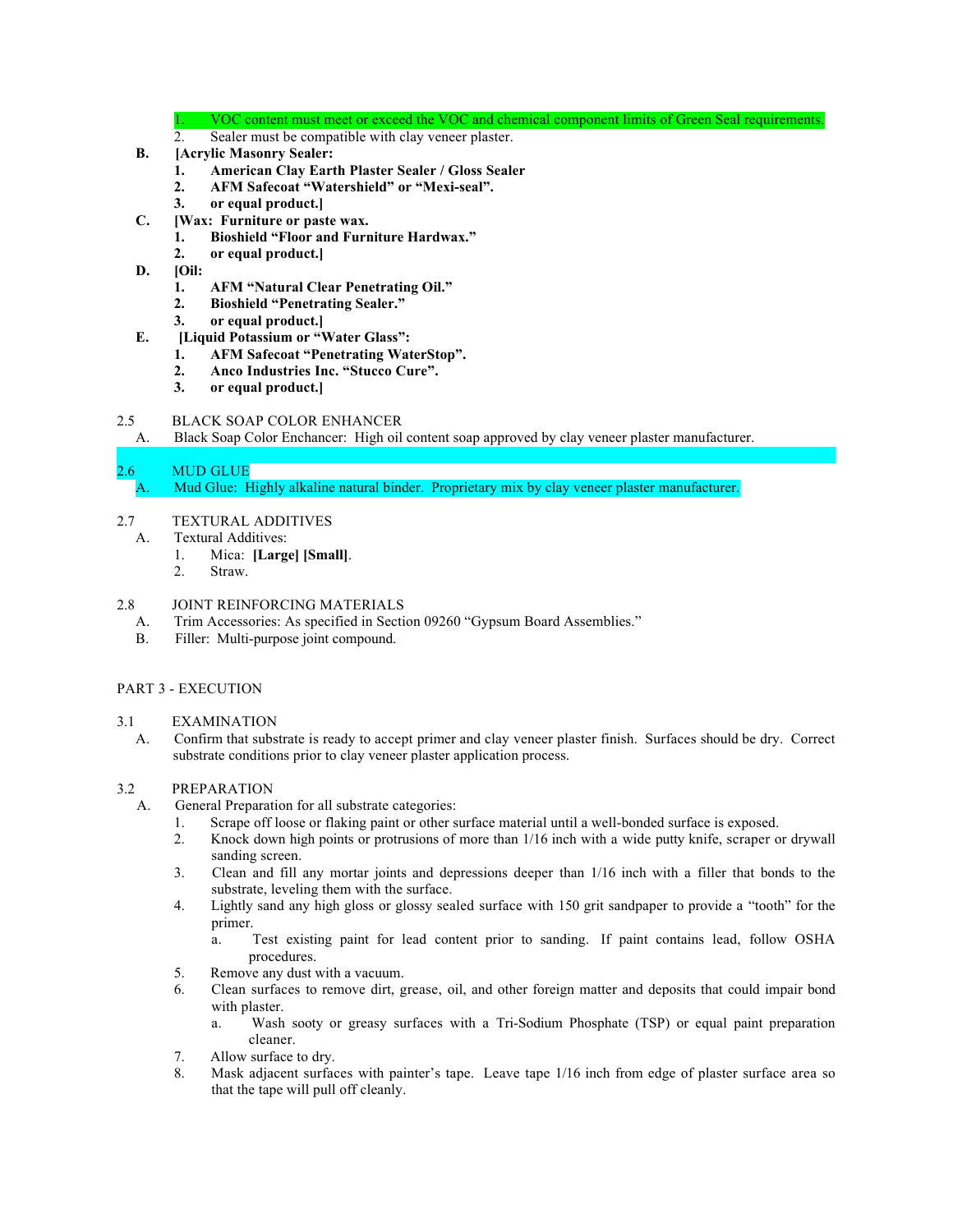#### 3.3 GENERAL APPLICATION

- A. Application total thickness:
	- 1. American Clay Earth Plaster: Loma
		- a. 1 coat: 1/32 inch (thickness of a credit card) to a maximum thickness of 1/16 inch.
		- b. [2 coats: 1/16 inch to a maximum thickness of 3/32 inch].
		- c. [3 coats: [3/32 inch to a maximum thickness of 1/8] inch.]
	- 2. American Clay Earth Plaster: Porcelina
		- a. 2 coats:
			- 1) 1 coat: 1/16 inch or less of American Clay Earth Plaster Loma
			- 2) 1 coat: 1/32 inch or less American Clay Earth Plaster Porcelina
	- 3. American Clay Earth Plaster: Marittimo
		- a. 2 coats:
			- 1) 1 coat: 1/16 inch or less of American Clay Earth Plaster Loma
			- 2) 1 coat: 1/16 inch or less American Clay Earth Plaster Marittimo

#### 3.4 TRIM ACCESSORY AND JOINT REINFORCEMENT INSTALLATION

- A. Trim Accessories: Prime with sanded primer.
- B. Joint Reinforcement:
	- 1. Tape and bed: Level 2 [Level 3 for Porcelina] [Level 3 for Spray Application]., Gypsum Association GA-214
	- 2. Corner Bead: Prime with two coats of sanded primer.<br>3. Joints or repairs must be completely dry prior to prime
	- 3. Joints or repairs must be completely dry prior to primer application.
- 3.5 PRIMER APPLICATION
	- A. Apply primer and allow application to dry prior to clay plaster veneer application using the Traditional System.
	- B. **[Dos Manos Systems: Double prime outside corners.]**
	- C. Brush primer along edges of wall, then roll or brush primer on the remaining surfaces. Ensure that all surfaces are coated thoroughly to provide proper plaster bond.
	- D. [Spray textured primer and then backroll.]
	- E. Let primer dry for 3 hours or until sand "bites back" when hand is rubbed against wall.
	- F. Brush a second coat of primer over exterior corners which are more vulnerable to nicks and dings.
	- G. Finished corners should have slight radius.
- 3.6 MIXING CLAY VENEER PLASTER GENERAL
	- A. Prior to adding water **[and mud glue]**, loosely mix dry clay plaster to even the mix after settling during shipping.
	- B. Add plaster to water **[mud glue and water solution]** and evenly mix.
	- C. Add color pigment for Loma and Marittimo dry. [Premix Porcelina color pigments with a small amount of hot water and shake well prior to adding to plaster.]
	- D. Add additional water and mix to desired consistency.
	- E. Allow plaster to stand for a minimum of 30 minutes before use. Clay mixture can be mixed 24 hours before application and will remain workable as long as the mixture remains wet.
	- F. If thickening occurs or mixture has completely dried: Add water to bring mixture to a workable consistency.
	- G. Mixture consistency should resemble conventional lime or gypsum plasters.

# 3.7 CLAY VENEER PLASTER GENERAL APPLICATION

- A. Do not apply clay veneer plaster on damp surfaces.
- B. Apply first clay plaster coat and allow it to completely dry, typically 2 to 8 hours. . Do not completely smooth the first coat in order to provide adequate keying of the second coat.
- C. Apply the second coat per desired texture indicated in Finish Schedule and allow it to dry.
- D. If necessary, apply an additional coat to achieve an extremely smooth surface or to hide drywall screws and other surface blemishes. Previous coats should be completely dry and shrinkage complete prior to application of the next coat.
- E. For each plaster coat, finish complete walls, panels or ceilings in one operation to avoid the effects of possible variation in color.
- F. Lay out on plastic sheet leftover material that remains wet longer than 10 days **[no longer than 5 days for Mud Glue mix** and allow it to dry completely prior to reuse.
- 3.8 SPRAY METHOD GENERAL
	- A. Mix plaster to consistency required for spray system.
	- B. Spray mixture for even coverage. Immediately trowel to spread mixture to a consistent thickness.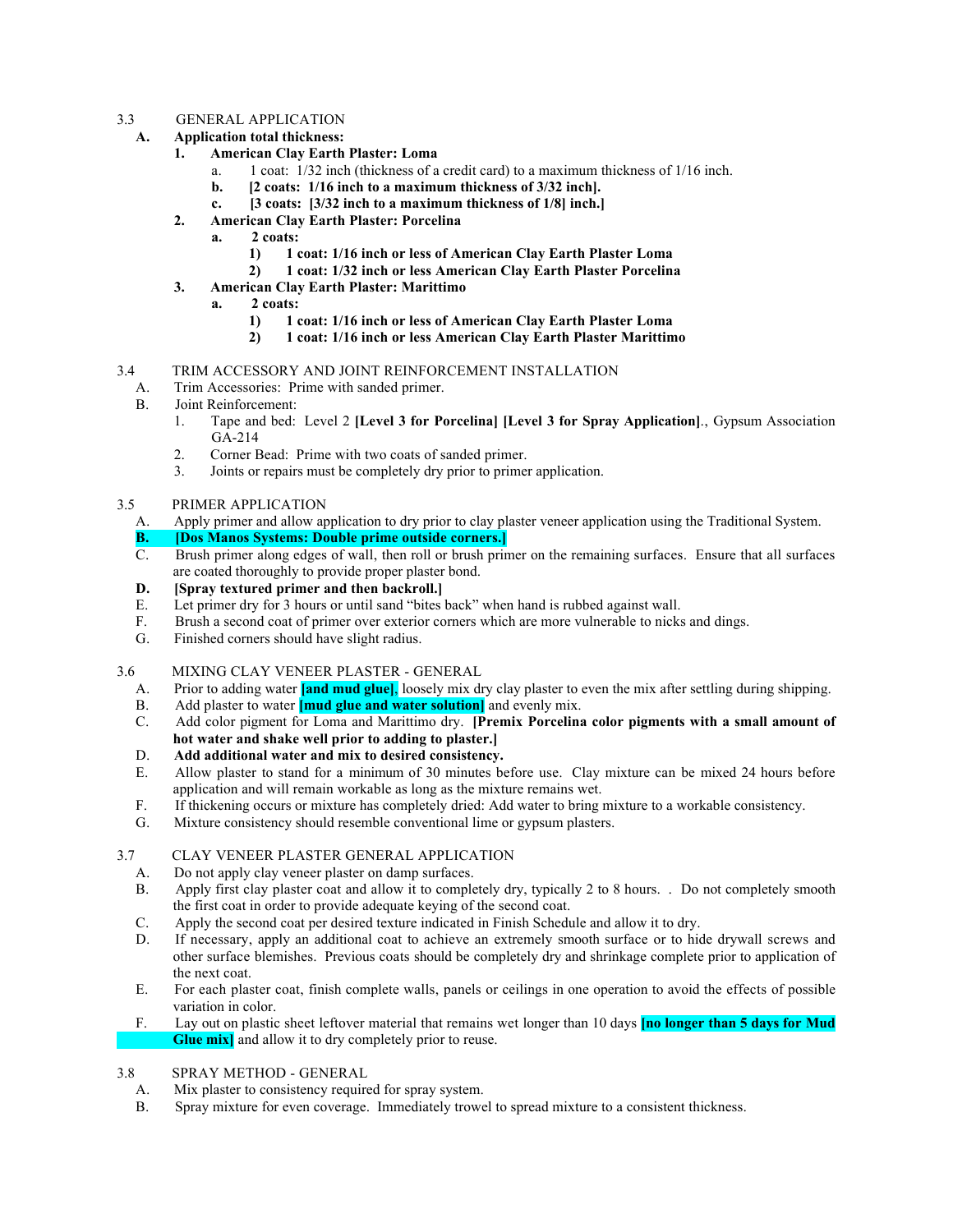- C. Allow coat to dry.
- D. Lightly mist surface to allow for more working time.
- E. Spray on second coat and create the final surface desired by troweling it out.<br>F. Let the surface drv.
- Let the surface dry.
- G. Compress the surface.
- 3.9 FINISHING/TEXTURING (during Second Coat Application)
	- A. Trowel,(harder and smoother finish): Matte Finish
		- 1. Allow surface to dry completely. The surface should be dry to the touch and is set enough that a finger pressed into the surface no longer leaves an impression
	- B. Sponge (harder and rougher finish): Sand Finish
		- 1. When second coat is leather hard (damp but no longer tacky), rub the plaster surface with a dry tile sponge, moving in a circular motion. Sand will rise to the surface.
		- 2. After the surface dries, rework the surface with a barely damp sponge using a circular motion. This will remove most of the loose sand from the surface, compress the wall and eve out color variations.
	- C. Clay Veneer Plaster Finish: [Smooth-trowelled finish, unless otherwise indicated] [Textured finish matching sample and approved mockups].
		- 1. Begin finish when final veneer coat is set or dry. The clay veneer plaster should be resistant to light press of finger but does not leave an impression. If the surface has dried, wet the surface with water using a hand pump sprayer and rework the surface as required.
		- 2. To prevent surface cracking, do not over-work.
		- 3. [Blended Mottled Color: Apply two colors at the same time during second coat application. The colors will blend evening together. Finish to desired texture.]
		- 4. [Distinct Mottled Color: Apply main color as first two coats. When the second coat has set but still damp, wet trowel and sprinkle dry material for second color on the trowel. Trowel to desired effect.]
		- 5. [Smooth Finish: Continue to lightly wet final veneer coat with water and trowel smooth with stainless steel or plastic trowel.]
		- 6. [Skip Trowel: Allow the first coat to completely dry. Mist and apply the second coat, allowing the first coat to be visible in the pattern specified. Smooth the second coat as it sets and trowel to a smooth texture.]
		- 7. [Textured Patterns: Apply a standard second coat. While this coat is still workable, use the appropriate texture tool to achieve selected finish. Texture tools include brush, tile trowel, stick, hand or any implement that give the texture and pattern selected. After textured area has dried, mist and wipe with a damp sponge to compress the surface and eliminate loose pieces of clay veneer plaster. For extremely coarse, deep textures, apply a stabilizing sealer after the plaster has dried.]
		- 8. Allow veneer plaster to dry completely, a minimum of 12 hours prior to applying sealer.
		- 9. Where clay veneer plaster abuts metal doorframes, windows, and other units in veneer plaster, groove finish coat to eliminate spalling. Calk exposed edges.

#### 3.10 COMPRESSING THE SECOND COAT

- A. Compress second plaster coat using either of the following methods:'
	- 1. Trowel,(harder and smoother finish): Matte Finish
		- a. Lightly mist surface so that it is evenly damp and no water is running down the wall.
		- b. Re-trowel surface.
	- 2. Sponge (harder and rougher finish): Sand Finish
		- a. Press lightly in areas that are more damp.
		- b. Sweep with brush or vacuum remaining sand from the surface after the surface dries.
	- 3. Raising the Cream (smooth finish):
		- a. Spray water on surface with one hand while troweling with the other, rocking the trowel from edge to edge.
		- b. Continue spraying until water sits on top of surface and begins to drip.
		- c. Leave swoop marks from the cream (clay).[Minimize swoop marks by rubbing with a barely damp sponge after plaster is dry.]
	- 4. Burnishing (polished sheen):
		- a. Porcelina does not require burnishing with fine-grit sandpaper. It only requires re-troweling.
		- b. Hard trowel or Raise the Cream.
		- c. As plaster becomes leather hard, use a plastic or steel trowel to burnish the plaster.

#### 3.11 TRADITIONAL SYSTEM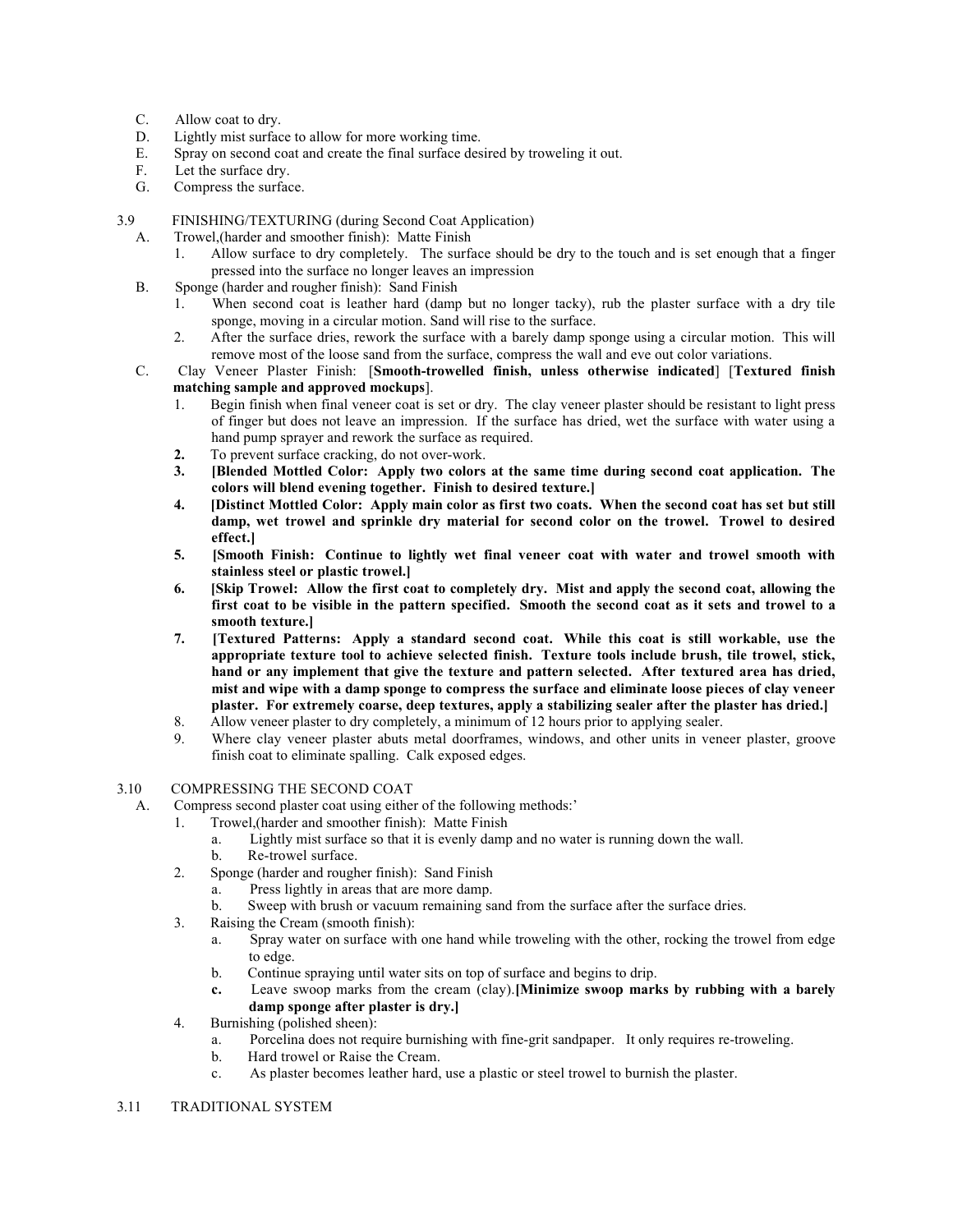- A. System Description: Typically, 3 coats consisting of primer, one coat of Loma and one coat of [Loma] [Porcelina][Marittimo].
- B. Mix: Approximately 2 gallons of water per 50 pounds of material. 1 color pack per bag of plaster.
- C. Category I, [Painted or Sealed Surfaces][Slick Surfaces][Gypsum Plasters]:
	- 1. Preparation
		- a. General preparation.
		- b. Prime: Textured primer.
	- 2. Application:
		- a.  $1<sup>st</sup>$  coat: Loma.
		- b.  $2^{nd}$  coat: [Loma][Porcelina][Marittimo].
		- c. Compression.
		- d. Texture: See Finish Schedule at end of Section.
- D. Category II, [New Drywall][New Blueboard][Unsealed Joint Compound]:
	- 1. Preparation
		- a. General preparation.
		- b. Tape and mud Drywall and Blueboard seams; Level 2 [Level 3 for Porcelina][Level 3 for Spray Application].
		- c. Prime: Textured primer.
	- 2. Application:
		- a. 1st coat: Loma.
		- b.  $2<sup>nd</sup> coat: [Loma][Porcelina][Marittimo].$
		- c. Compression.
		- d. Texture: See Finish Schedule at end of Section.
- E. Category III, [Unfinished Adobe, Cob or Rammed Earth][Rastra R or Perform Wall TM][Foam Building Form Blocks][Unsurfaced Straw Bale or Light Clay][Sealed, Painted and Unsealed Brick or Concrete Block][Aerated Autoclaved Concrete Blocks][Unsealed Monolithic Concrete]:
	- 1. Preparation:
		- a. Brown coat.
		- b. NO Primer.
		- c. [Exception: Gypsum Brown coat requires textured primer.]
	- 2. Application:
		- a.  $1<sup>st</sup>$  coat: Loma.
		- b.  $2<sup>nd</sup> coat: [Loma][Porcelina][Marittimo].$
		- c. Compression.
		- d. Texture: See Finish Schedule at end of Section.
- F. Category IV, [Unsealed Mud Plaster] [Unsealed Lime Plaster] [Unsealed Porous Stone]: 2 coat system.
	- 1. Preparation:
		- a. General Preparation.
		- b. NO Primer.
	- 2. Application:
		- a.  $1<sup>st</sup>$  coat: Loma.
		- b.  $2^{nd}$  coat: [Loma][Porcelina][Marittimo].
		- c. Compression.
		- d. Texture: See Finish Schedule at end of Section.
- G. Category V, Walls with a Combination of Materials: 3 or 4 coat system.
	- 1. Preparation:
		- a. Prime: 2 primer coats as follows:
			- 1) Even out suction rates with a water-borne primer first, then re-check wall preparation needs. 2) Textured primer,
	- 2. Application:
		- a.  $1<sup>st</sup>$  coat: Loma.
		- b.  $2^{nd}$  coat: [Loma][Porcelina][Marittimo].
		- c. Compression.
		- d. Texture: See Finish Schedule at end of Section.
- 3.12 DOS MANOS CLASSIC APPLICATION

A. System Description: 2 coats consisting of 1 Loma coat with mud glue and water and 1 [Loma][Porcelina]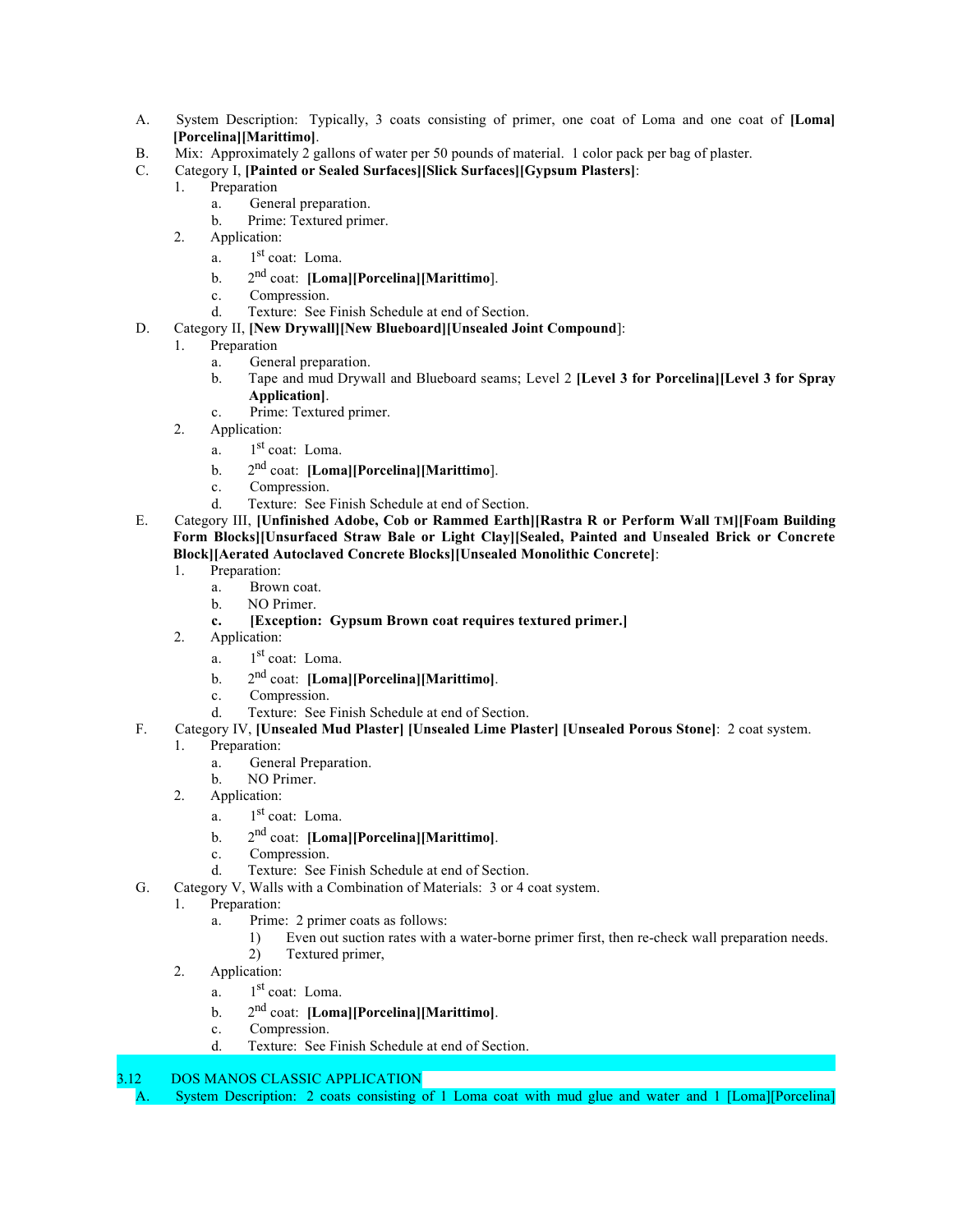|           | [Marittimo] coat mixed with water.                                                                       |
|-----------|----------------------------------------------------------------------------------------------------------|
| <b>B.</b> | Mix:                                                                                                     |
|           | Loma: 1 Mud Glue pack and approximately 1-3/4 gallons of water per 50 pounds of material.                |
|           | 2 <sup>nd</sup> Coat: Approximately 2 gallons of water per 50 pounds of material.                        |
|           | Category I, [Painted or Sealed Surfaces][Slick Surfaces] [Gypsum Plaster: See exception in paragraph F   |
|           | below]:                                                                                                  |
|           | Preparation: General preparation.<br>1.                                                                  |
|           | $\overline{2}$ .<br>Application:                                                                         |
|           | 1 <sup>st</sup> coat: Loma.<br>$a_{n+1}$                                                                 |
|           | 2 <sup>nd</sup> coat: [Loma][Porcelina][Marittimo].                                                      |
|           | b.                                                                                                       |
|           | Compression.<br>c.<br>Texture: See Finish Schedule at end of Section.                                    |
|           | Category II, [New Drywall][New Blueboard][Unsealed Joint Compound]:                                      |
| D.        |                                                                                                          |
|           | Preparation:<br>1.<br>General preparation.                                                               |
|           | a.<br>Tape and mud Drywall and Blueboard seams; Level 2 [Level 3 for Porcelina] [Level 3 for Spray<br>b. |
|           | Application].                                                                                            |
|           | 2.<br>Application:                                                                                       |
|           | 1 <sup>st</sup> coat: Loma.                                                                              |
|           | a.                                                                                                       |
|           | 2 <sup>nd</sup> coat: [Loma][Porcelina][Marittimo].<br>b.                                                |
|           | Compression.<br>$\mathbf{c}$ .                                                                           |
|           | Texture: See Finish Schedule at end of Section.<br>d.                                                    |
| Е.        | Category IV, [Unsealed Mud Plaster] [Unsealed Lime Plaster] [Unsealed Porous Stone]:                     |
|           | Preparation: General preparation.<br>1.                                                                  |
|           | $\overline{2}$ .<br>Application:                                                                         |
|           | 1 <sup>st</sup> coat: Loma.<br>a.                                                                        |
|           | 2 <sup>nd</sup> coat: [Loma][Porcelina][Marittimo].<br>b.                                                |
|           | Compression.                                                                                             |
|           | Texture: See Finish Schedule at end of Section.                                                          |
| F.        | Exceptions: A primer is required for application of Dos Manos over these substrates :                    |
|           | Category I, Gypsum Plasters:<br>1.                                                                       |
|           | Preparation:<br>a.                                                                                       |
|           | General preparation.<br>$\bf{D}$                                                                         |
|           | $\overline{2}$<br>Prime: Textured primer.                                                                |
|           | Application:<br>b.                                                                                       |
|           | 1 <sup>st</sup> coat: Loma.<br>1)                                                                        |
|           | 2 <sup>nd</sup> coat: [Loma][Porcelina][Marittimo].                                                      |
|           | Compression.                                                                                             |
|           | Texture: See Finish Schedule at end of Section.                                                          |
|           | Category III, [Unfinished Adobe, Cob or Rammed Earth][Rastra R or Perform Wall TM][Foam                  |
|           | Building Form Blocks][Unsurfaced Straw Bale or Light Clay][Sealed, Painted and Unsealed Brick            |
|           | or Concrete Block [[Aerated Autoclaved Concrete Blocks][Unsealed Monolithic Concrete]:                   |
|           | Preparation:<br>a.                                                                                       |
|           | Brown coat.<br>1)                                                                                        |
|           | Prime: NO primer.<br>2)                                                                                  |
|           | Application:<br>$\mathbf{b}$ .                                                                           |
|           | 1 <sup>st</sup> coat: Loma.<br>1)                                                                        |
|           | 2 <sup>nd</sup> coat: [Loma][Porcelina][Marittimo].                                                      |
|           | Compression.<br>3)                                                                                       |
|           | Texture: See Finish Schedule at end of Section.                                                          |
|           | Category V, Walls with a Combination of Materials:<br>3.                                                 |
|           | Prime: Even out suction rates with a water-borne primer first, then re-check wall preparation<br>a.      |
|           | needs.                                                                                                   |
|           | Application:<br>$\mathbf{b}$ .                                                                           |
|           | 1 <sup>st</sup> coat: Loma.<br>$\overline{1}$                                                            |
|           | 2 <sup>nd</sup> coat: [Loma][Porcelina][Marittimo].<br>2)                                                |
|           | Compression.<br>3)                                                                                       |
|           |                                                                                                          |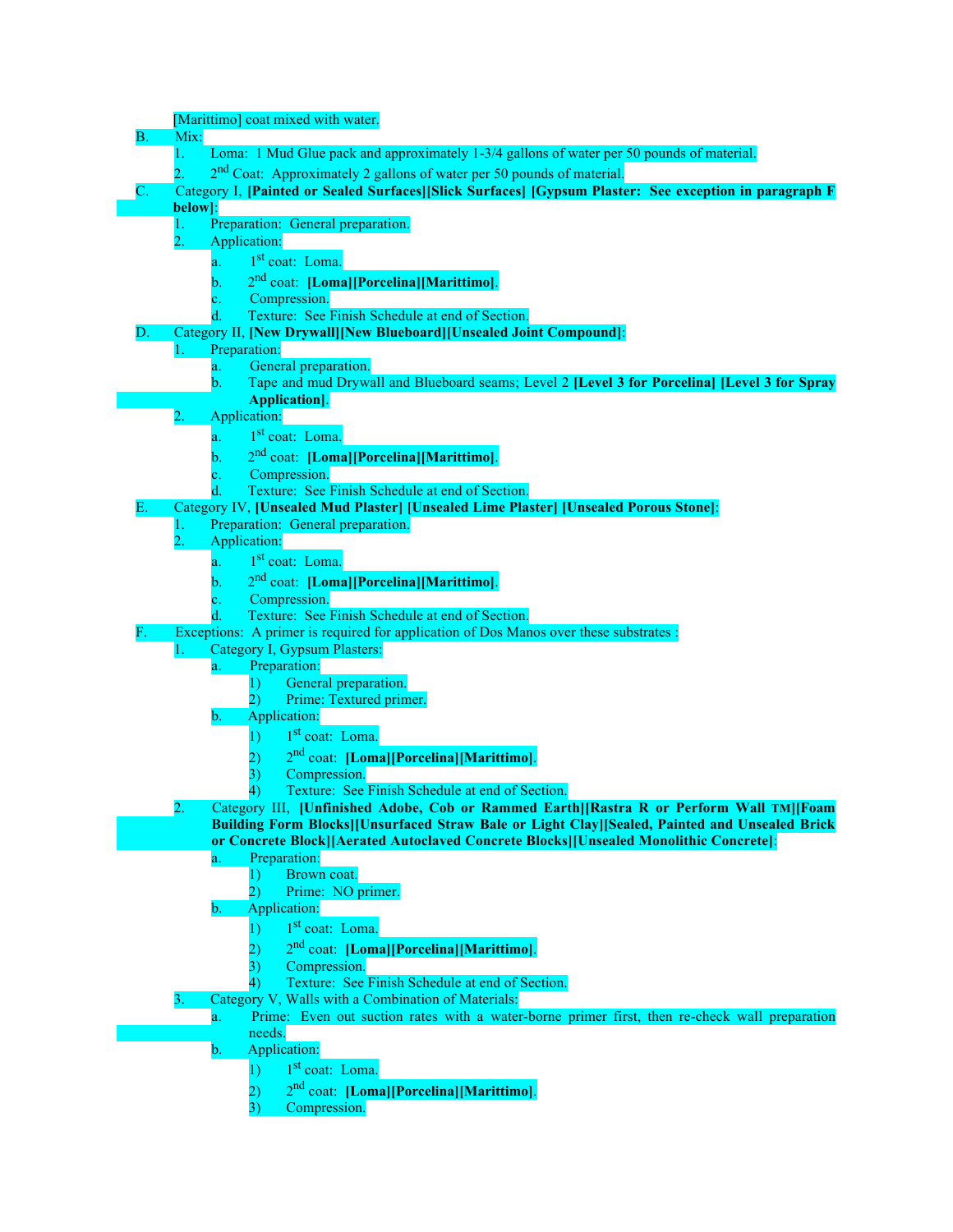#### 4) Texture: See Finish Schedule at end of Section.

#### 3.13 DOS MANOS PROFESSIONAL APPLICATION- 2 COATS

A. System Description: 2 coats consisting of 1 Loma coat mixed with mud glue and water followed by 1 [Loma] [Porcelina][Marittimo] coat mixed with mud glue and water.

1. Mix: 1 Mud Glue pack and approximately 1-3/4 gallons of water per 50 pounds of material for each coat. B. Preparation and Application is the same as Dos Manos Classic for all substrate categories except during compression use as little water as possible.

#### 3.14 COMPRESSING THE SECOND COAT

- A. Compress second plaster coat using either of the following methods:'
	- 1. Trowel,(harder and smoother finish): Matte Finish
		- a. Allow surface to dry completely.
		- b. Lightly mist surface so that it is evenly damp and no water is running down the wall.
		- c. Re-trowel surface.
	- 2. Sponge (harder and rougher finish): Sand Finish
		- a. After the surface dries, rework the surface with a barely damp sponge using a circular motion. This will remove most of the loose sand from the surface, compress the wall and eve out color variations.
		- b. Sweep with a brush or vacuum remaining sand from the surface after the surface dries.
	- 3. Raising the Cream (smooth finish):
		- a. Spray water on surface with one hand while troweling with the other, rocking the trowel from edge to edge.
		- b. Continue spraying until water sits on top of surface and begins to drip.
		- c. Leave swoop marks from the cream (clay).[Minimize swoop marks by rubbing with a barely damp sponge after plaster is dry.]
	- 4. Burnishing (polished sheen):
		- a. Porcelina does not require burnishing with fine-grit sandpaper. It only requires re-troweling.
		- b. Hard trowel or Raise the Cream.
		- c. As plaster become leather dry, use a plastic or steel trowel to burnish the plaster.

#### 3.15 SEALER

- A. Sealer: Apply 2 coats at [kitchen] [bathroom] [shower] [damp] areas [indicated on Drawings].
	- 1. [Wax Seal: Apply wax directly to the surface with a rag and work into the surface.]
	- 2. [Oil Sealer: Brush or rag-apply in accordance with sealer manufacturer's instructions for porous substrates.]
	- 3. [Acrylic Masonry Sealer: Spray-apply in accordance with sealer manufacturer's instructions for porous substrates.]
	- 4. [Liquid Potassium or "Water Glass": Spray-apply in accordance with sealer manufacturer's instructions for porous substrates.]

# 3.16 [COLOR ENHANCER

- A. Black Soap Color Enhancer:
	- 1. Apply warm from squeeze bottle and trowel onto surface.
	- 2. Remove excess soap with rag.
	- 3. The first coat may dry unevenly. Continue to add coats until the soap dries evenly.<br>4. Pigment may be added to soap to create special effects.
	- Pigment may be added to soap to create special effects.
- 3.17 CLEANING
	- A. Unsealed Clay Veneer Plaster: Clean with barely damp sponge and water. Do not use cleansers.
	- B. Sealed Clay Veneer Plaster: Clean with damp sponge and water. Do not use cleansers.

# 3.18 PROTECTION

A. Protect wall [and ceiling] finish from construction damage. Repair damage, remove protection, and clean prior to Substantial Completion.

# 3.19 REPAIR AND MAINTENANCE

- A. Touch-Up:
	- 1. Clay Veneer Plaster Layer: If veneer plaster is still evident underneath affected area, lightly wet the area with a sponge and water.